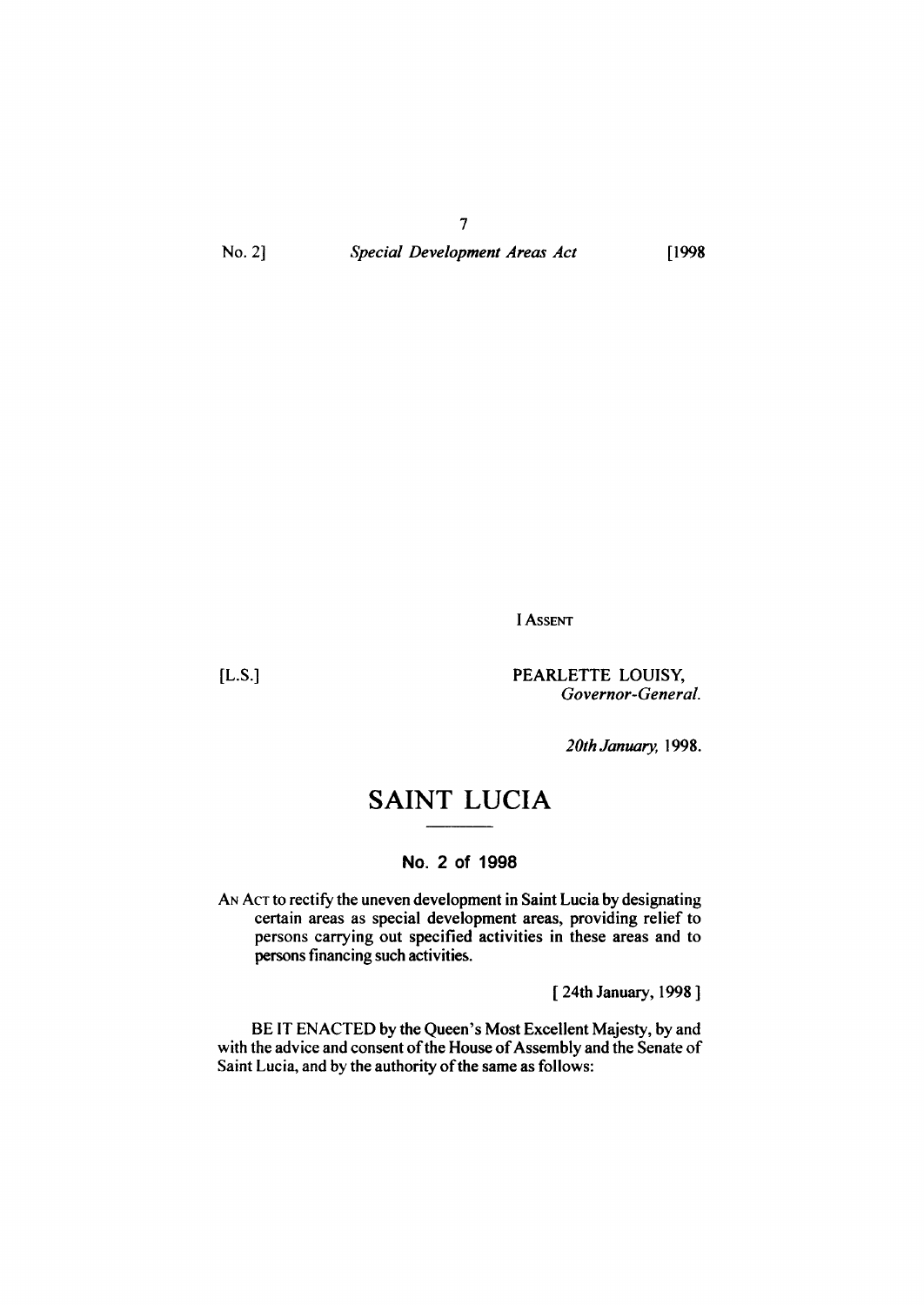### *Special Development Areas Act* [1998

#### Short title

I. This Act may be cited as the Special Development Areas Act, 1998.

#### Interpretation

 $2-$ (1) In this Act

- "approved developer" means any person approved by the Minister to carry out work in a special development area in accordance with section 4;
- "development period" means a period of not more than ten years prescribed by the Minister under section 3 (3);
- "improvement works" means the construction or improvement ofa building or structure in a special development area but does not include the relocation of an existing business to a special development area;
- "investor" means any person other than a commercial bank who by means of a loan or otherwise provides funding for the carrying out of improvement works in a special development area;
- "Minister" means Minister of Finance;
- "special development area" means an area specified in the *First Schedule.*
- $(2)$  For the purposes of this Act,
- "industrial building" or " structure" is a building or structure in use or purchased, constructed, re-constructed, altered, or adapted to be used for the purposes of
- ( $a$ ) the operation of a dock;
- (b) an undertaking for the generation, transformation, conversion, transmission or distribution ofelectrical energy or;
- $(c)$  a trade carried on in a mill, factory or other similar premises or;
- $(d)$  a trade which consists in the manufacture of goods or materials or the subjection of goods or materials to any process or;
- (e) a trade which consists in the storage of goods or materials
	- (i) which are to be used in the manufacture ofother goods or materials; or
	- (ii) which are to be subjected in the course of trade to any process; or
	- (iii) which, having been manufactured or produced or subjected in the course of trade to any process, have not been delivered to a purchaser; or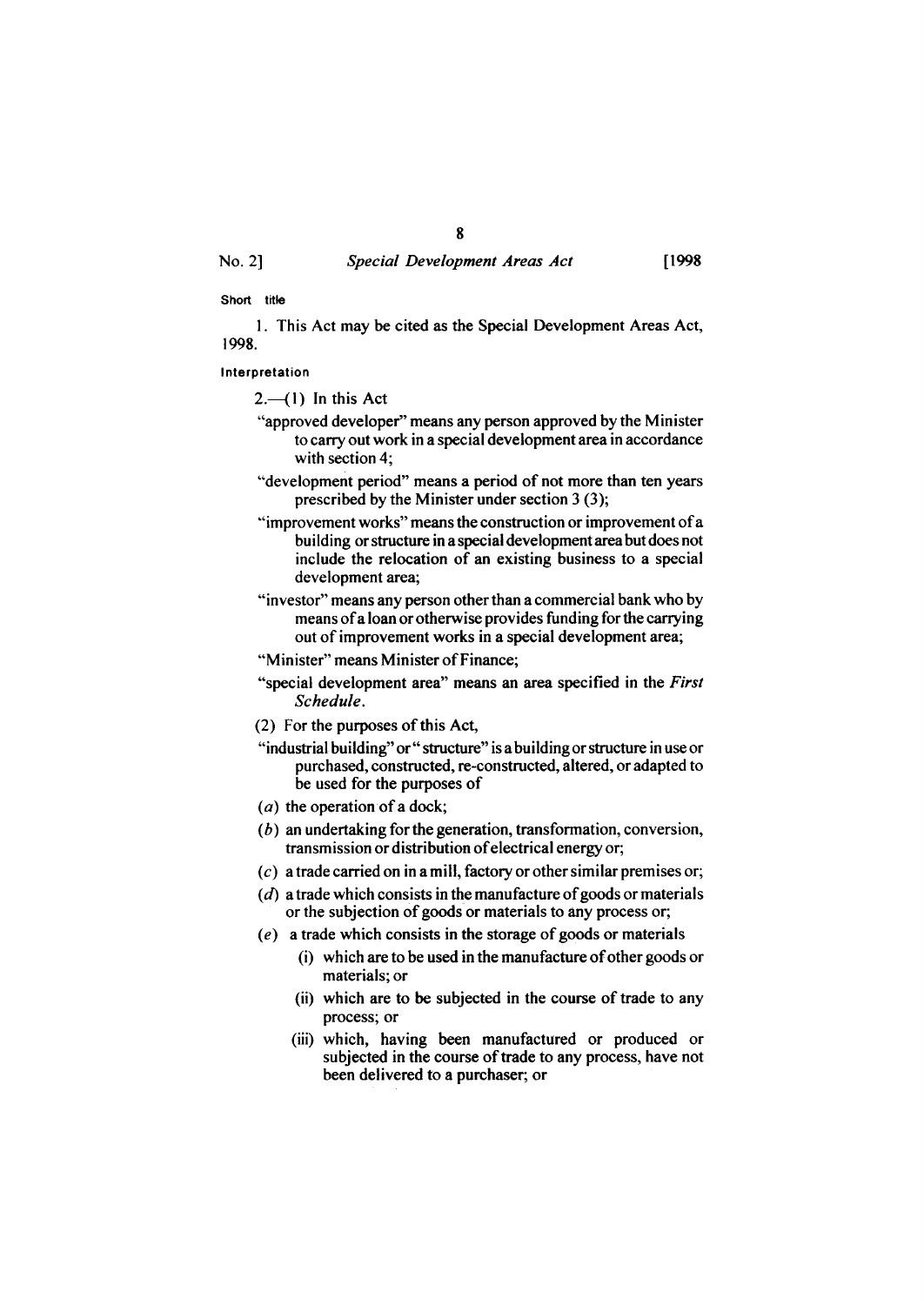#### *Special Development Areas Act* [1998

- 
- $(f)$  a trade which consists in the working of any mine, or other source of natural deposits capable of being lifted or extracted from the earth; or
- (g) scientific research exclusively;
- (h) computer software industries, data processing industries or agro-processing industries;
- $(i)$  the catching or taking of fish including shell fish; or
- $(i)$  a business of agriculture, including horticulture and the use of land for the purposes of husbandry including the keeping or breeding of livestock and poultry or the growing of crops of fruits or vegetables;

whether or not such building or structure is provided by the person carrying on such trade or undertaking for the welfare of workers employed in that trade or undertaking and in use for that purpose.

(3) For the purpose of subsection (2), an industrial building or structure does not include any building or structure in use as a dwellinghouse or part of a dwelling-house, retail shop, premises used for making repairs, showroom, hotel or office, or for any purpose ancillary or the purposes for which a dwelling-house, retail shop, premises used for making repairs, showroom hotel or office is used.

(4) Where part only of a building is used for the purposes of a qualifying business, and the capital expenditure on that part ofthe building which is not so used-

- $(a)$  does not exceed eleven per cent of the total capital expenditure the whole of the building shall be deemed to be used for the purposes of a qualifying business;
- (b) exceeds eleven per cent but does not exceed seventy-five per cent of the total capital expenditure, then the portion of such expenditure qualifying for deduction under this Part shall be such proportion of such expenditure as the part of the building so used for the purposes of a qualifying business bears to the entire building;
- $(c)$  exceeds seventy-five percent, then the entire building shall be deemed not to be used for the purposes of a qualifying business.

#### Special Development Areas

3.-(I) For the purposes ofthis Act, the areas specified in the *First Schedule* are special development areas.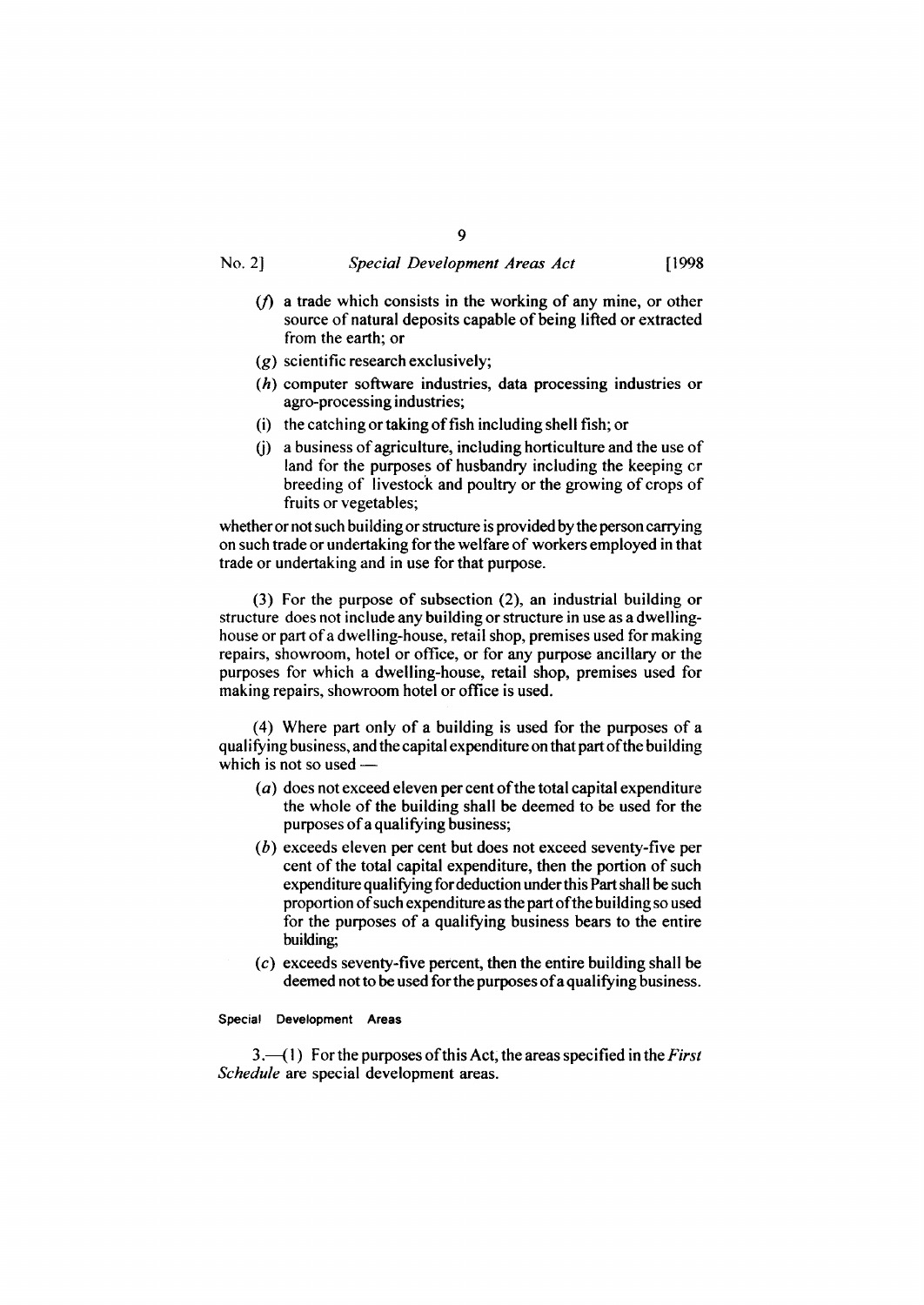### 10 *Special Development Areas Act* [1998

(2) The activities listed in the *Second Schedule* may becarried on in special development areas.

- (3) The Minister may by Order
- $(a)$  prescribe a development period in respect of any special development area;
- *(b)* amend the *First Schedule* by increasing or decreasing the number of special development areas;
- $(c)$  prescribe the boundaries of any special development area; and
- (d) amend the *Second Schedule* by adding thereto or deleting therefrom, specified activities;
- (e) prescribe that within a special development area only a specified activity will qualify for incentives and exemptions.

#### Approved developer

 $4.$ — $(1)$  A person who wishes to be an approved developer may make an application to the Minister for the purpose.

(2) The Minister may approve the application referred to in subsection (1), either unconditionally or subject to such conditions as he thinks fit; or may refuse the application.

(3) The Minister may, in approving an application under subsection  $(2)$ , grant further incentives under section 140 of the Income Tax Act, 1989.

(4) The approval of a person as an approved developer shall be published in the Official Gazette.

#### Compliance

5. An approved developer shall comply with any law in force in respect of land development.

#### Exemption from income tax

6. Where an investor makes a loan to an approved developer ofany sum of money raised for the purpose of financing any improvement works during the development period, the amount of interest received by the investor in respect of that loan shall be exempt from income tax.

#### Exemption from other taxes

7. An approved developershall, during the development period, be exempt from the payment of the taxes and duties specified in the Third Schedule.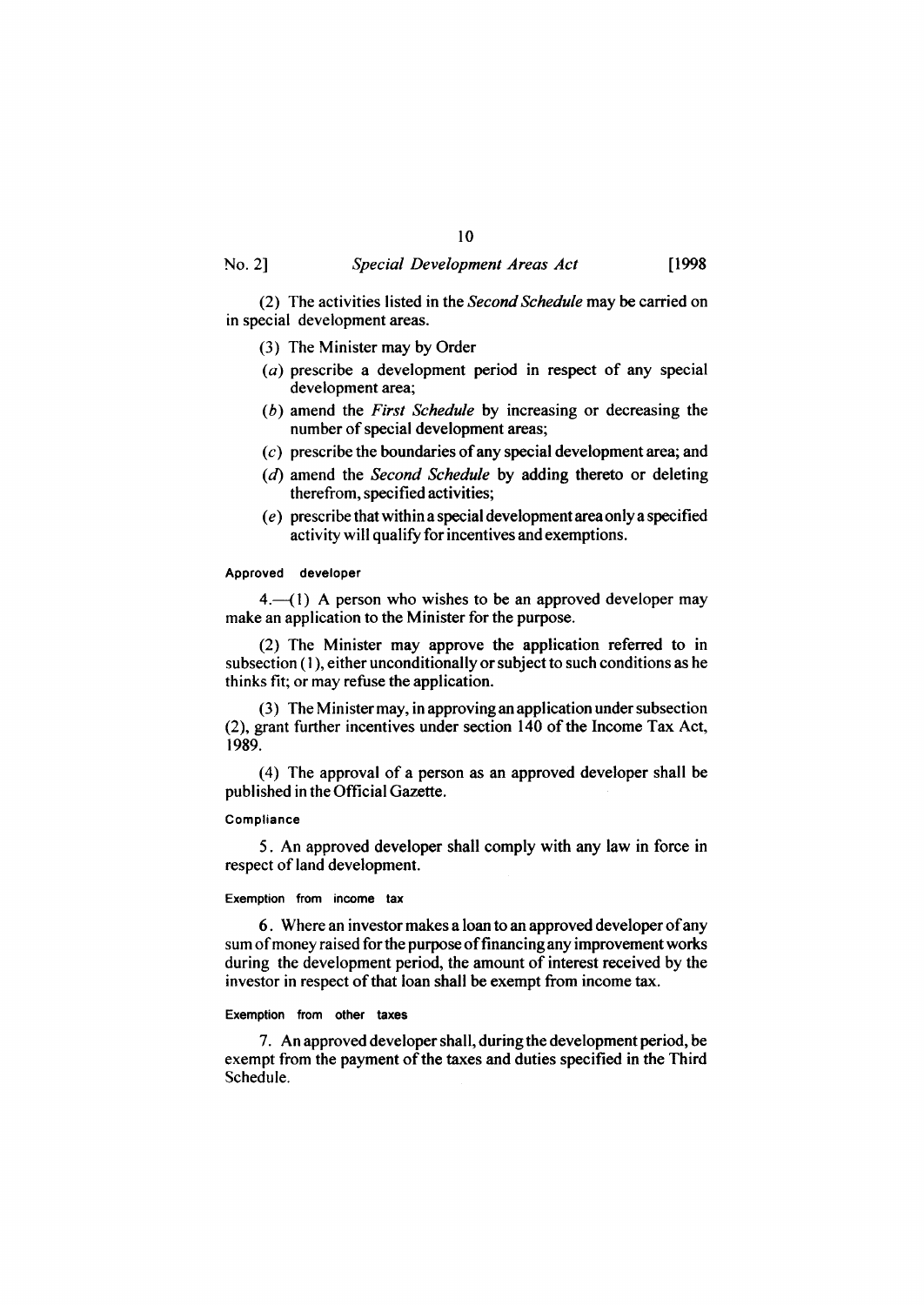### *Special Development Areas Act* [1998

11

#### Incentives

8. Notwithstanding the *Income Tax Act* 1989, an approved developer

- (a) shall pay corporation tax at the rate of 20 per cent; and
- $(b)$  is entitled to an allowance in accordance with sections 9 and 10, as the case may be.

Industrial building allowances

9.-(1) Notwithstanding the *Income Tax Act* 1989, where an approved developer carrying on a business in an income year has made a capital expenditure in that year on an industrial building or structure used or to be used in that business for some purpose other than resale, then in calculating the assessable income ofthat person for that income yearthere shall be deducted as an initial allowance in respect of that income year an amount equal to 40 per cent of the capital expenditure on an industrial building or structure.

(2) Notwithstanding the *Income TaxAct* 1989, where an approved developer carrying on a business has made a capital expenditure on an industrial building or structure used or to be used in that business for some purpose other than resale, referred to as depreciable property, then in calculating the assessable income of the approved developer for an income year, an amount may, at the option of the approved developer be deducted as an annual allowance equal to 5 per cent of that capital expenditure.

#### Commercial building allowances

10.-(1) For the purposes of this section "commercial building" means a building otherthan a buildingdescribed in section 2ofthe Tourism Incentives Act, 1996 that is in use or is purchased, constructed, reconstructed, altered or adapted to be used for commercial purposes including use as offices or a warehouse or for any trade, but does not include a building let out as a dwelling-house.

(2) Notwithstanding the *Income TaxAct* 1989, where an approved developer has in an income year made a capital expenditure on a commercial building then in calculating the assessable income of that person for that income year

 $(a)$  an amount may, at the option of that person be deducted as an initial allowance, equal to 20 per cent of such capital expenditure; and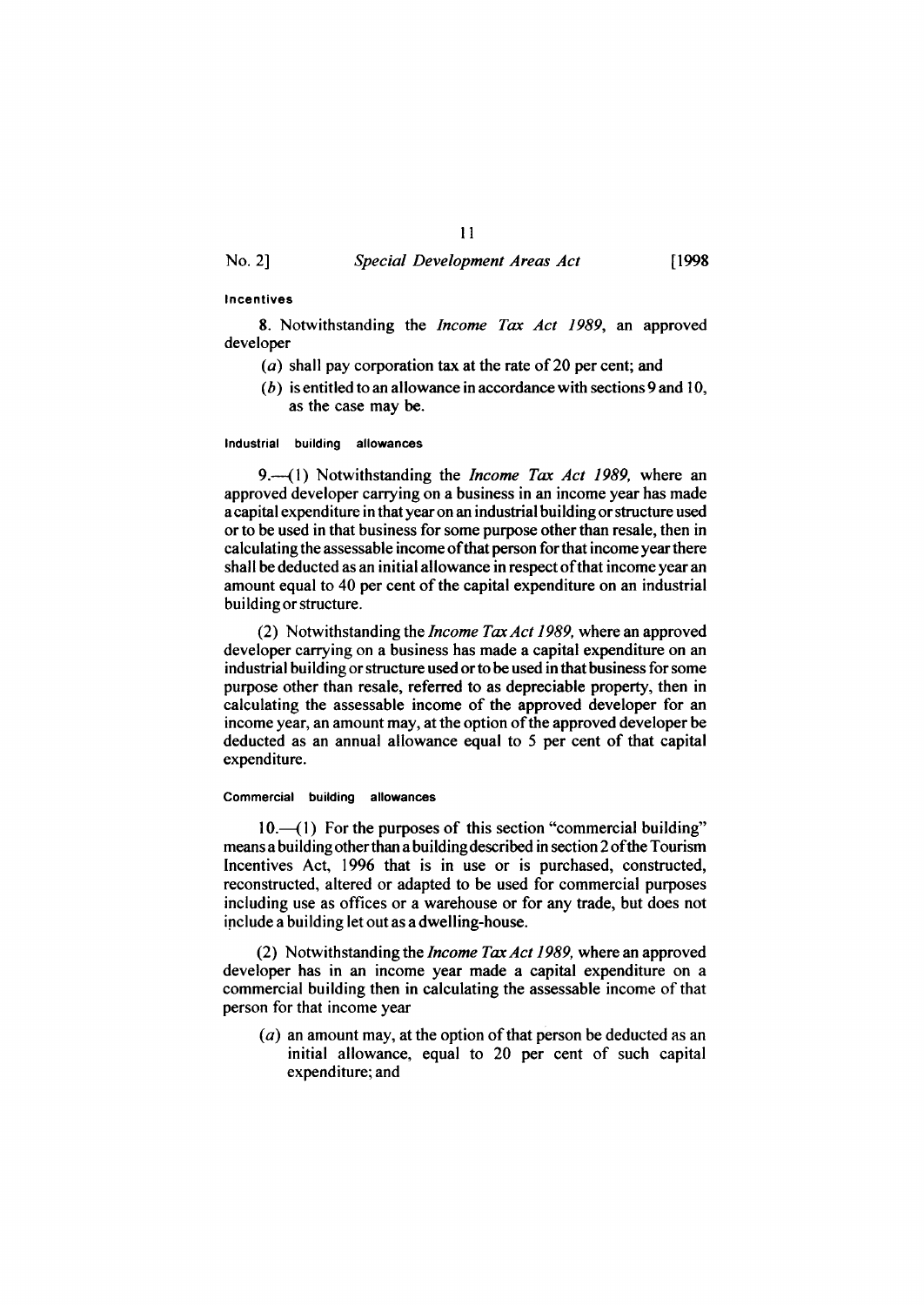#### *Special Development Areas Act* [1998

(b) there shall be deducted at the option of that person for that income year and any subsequent income year an annual allowance equal to 4 per cent of such capital expenditure.

#### No annual allowance to approved developer

11. Notwithstanding section 9 (2) and section 10(2) (b) no annual allowance shall be made to an approved developer for an income year in respect of the property referred to in sections 9 and 10 if the total amount ofthe initial and annual allowances made to that person in the preceding years exceeds the capital expenditure made by that person.

#### Rules in respect of allowances

12. The Second Schedule of the *Income Tax Act* 1989, shall apply, *mutatis mutandis,* to annual allowances referred to in sections 9 and 10 in the calculation of assessable income; and any reference in the Second Schedule to "a person" shall be construed as a reference to "an approved developer".

#### Non- entitlement to claim

13. Notwithstanding any provisions of this Act, an approved developer is not entitled to claim an allowance under the *Income TaxAct* 1989, where a claim is made under this Act in respect of the same property.

#### Regulations

14. The Minister may make regulations generally for giving effect to the provisions of this Act.

## FIRST SCHEDULE *Special Development Areas*

(Section 3 )

Areas falling within the boundaries of the Constituencies of:

- I. Vieux-Fort North and Vieux-Fort South
- 2. Soufriere/Fond St. Jacques
- 3. Anse-Ia-Raye/Canaries